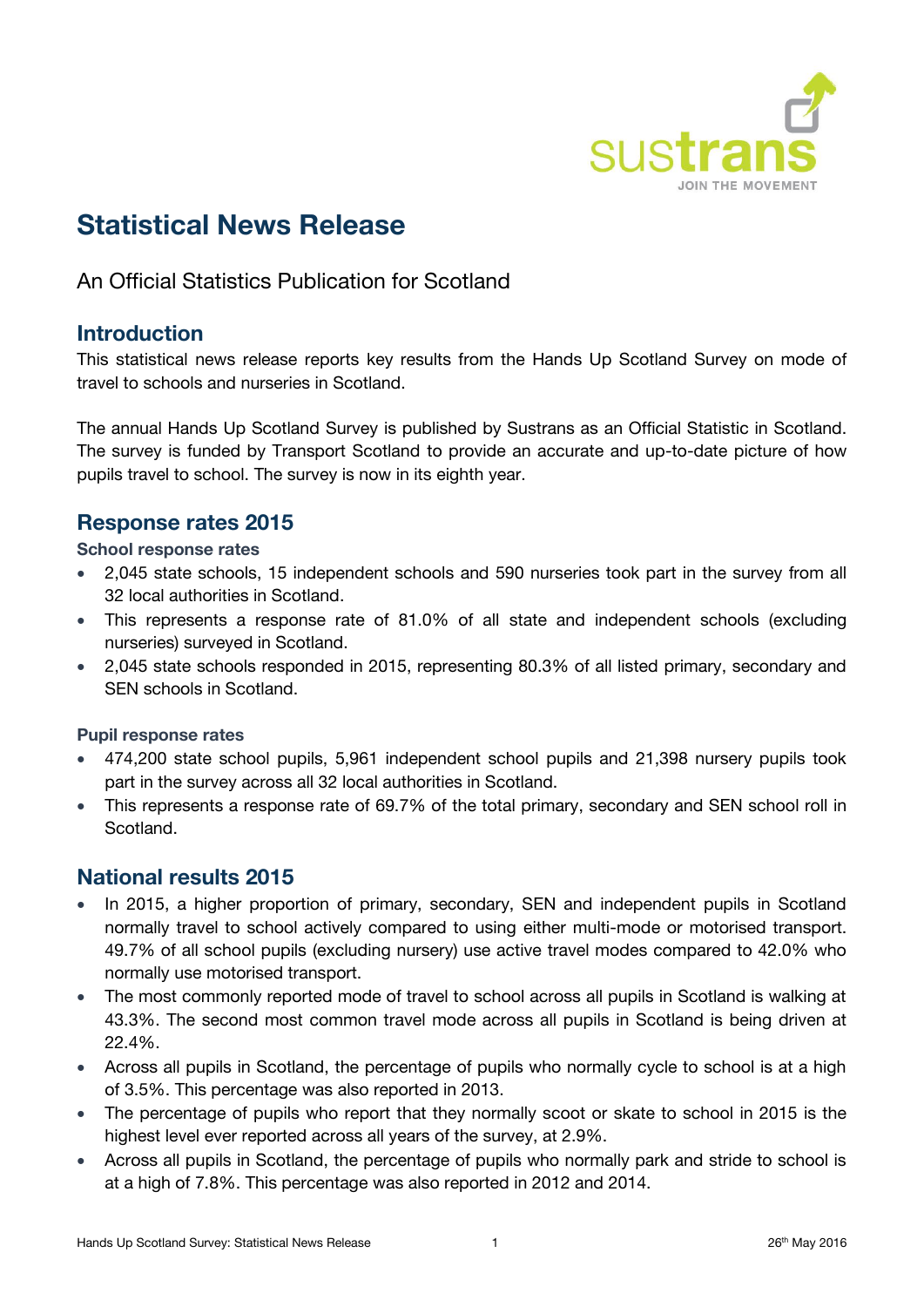# **National results 2008-2015**

Across all years of the Hands Up Scotland Survey, active travel to school in Scotland is more frequently reported compared to motorised and multi-mode travel modes.

- The reported level of active travel to school has decreased from 51.8% in 2008 to 49.7% in 2015.
- The lowest percentage of active travel recorded in the Hands Up Scotland Survey was 49.3%, reported in 2010.
- The reported level of motorised travel to school has increased from 41.6% in 2008 to 42.0% in 2015.
- The highest percentage of motorised travel recorded in the Hands Up Scotland Survey was 43.0%, reported in 2009.
- The reported level of multi-mode travel (park and stride) has increased from 6.1% in 2008 to 7.8% in 2015.
- This peak value of park and stride travel was also reported in 2012 and 2014.

| Year | Active travel' | <b>Motorised</b><br>travel $2$ | <b>Multi-mode</b><br>travel | <b>Other</b> | <b>Total</b> |
|------|----------------|--------------------------------|-----------------------------|--------------|--------------|
| 2008 | 51.8%          | 41.6%                          | 6.1%                        | 0.5%         | 396,377      |
| 2009 | 49.9%          | 43.0%                          | 6.7%                        | 0.4%         | 415,804      |
| 2010 | 49.3%          | 42.7%                          | 7.4%                        | 0.5%         | 439,401      |
| 2011 | 49.9%          | 42.2%                          | 7.5%                        | 0.3%         | 427,104      |
| 2012 | 49.7%          | 42.0%                          | 7.8%                        | 0.5%         | 457,488      |
| 2013 | 50.3%          | 41.8%                          | 7.5%                        | 0.4%         | 467,397      |
| 2014 | 50.4%          | 41.3%                          | 7.8%                        | 0.5%         | 487,147      |
| 2015 | 49.7%          | 42.0%                          | 7.8%                        | 0.4%         | 480,161      |

#### <span id="page-1-0"></span>**Table 1: National Results (All schools excluding nursery) 2008 - 2015**

# **National results by school type**

### **Nursery schools**

- The majority of nursery school pupils normally travel to school using a motorised travel mode, at 49.8% compared to 46.3% active travel and 3.7% multi-mode travel.
- In 2015, the most commonly reported mode of travel to school in nursery pupils is being driven at 46.1%. The second most common travel mode among nursery pupils is walking at 39.3%.

### **All state school (primary, secondary and SEN) comparison**

- A higher percentage of primary school pupils travel to school using an active mode<sup>[1](#page-1-0)</sup> at 54.2%, compared to 43.9% of secondary school pupils and  $2.5\%$ <sup>3</sup> of Special Education Needs (SEN) school pupils.
- In 2015, primary school pupils report the lowest levels of travel to school using motorised transport at 35.6%. This is less than the 51.4% of secondary school pupils and 92.9% of SEN school pupils who report normally doing so.
- A higher percentage of primary school pupils report normally travelling to school using park and stride (multi-mode travel) than secondary school pupils, at 10.0% compared to 4.1%<sup>4</sup>.

 $\overline{a}$ <sup>1</sup> Walk, cycle or scoot/skate

<sup>&</sup>lt;sup>2</sup> Car, bus or taxi

<sup>&</sup>lt;sup>3</sup> This value is based on walk and cycle only because the data for scoot/skate for SEN pupils has been suppressed. Please see the section on Confidentiality in accompanying Technical Notes.

<sup>4</sup> Value for SEN pupils has been suppressed and is therefore not presented here. Please see the section on Confidentiality in accompanying Technical Notes.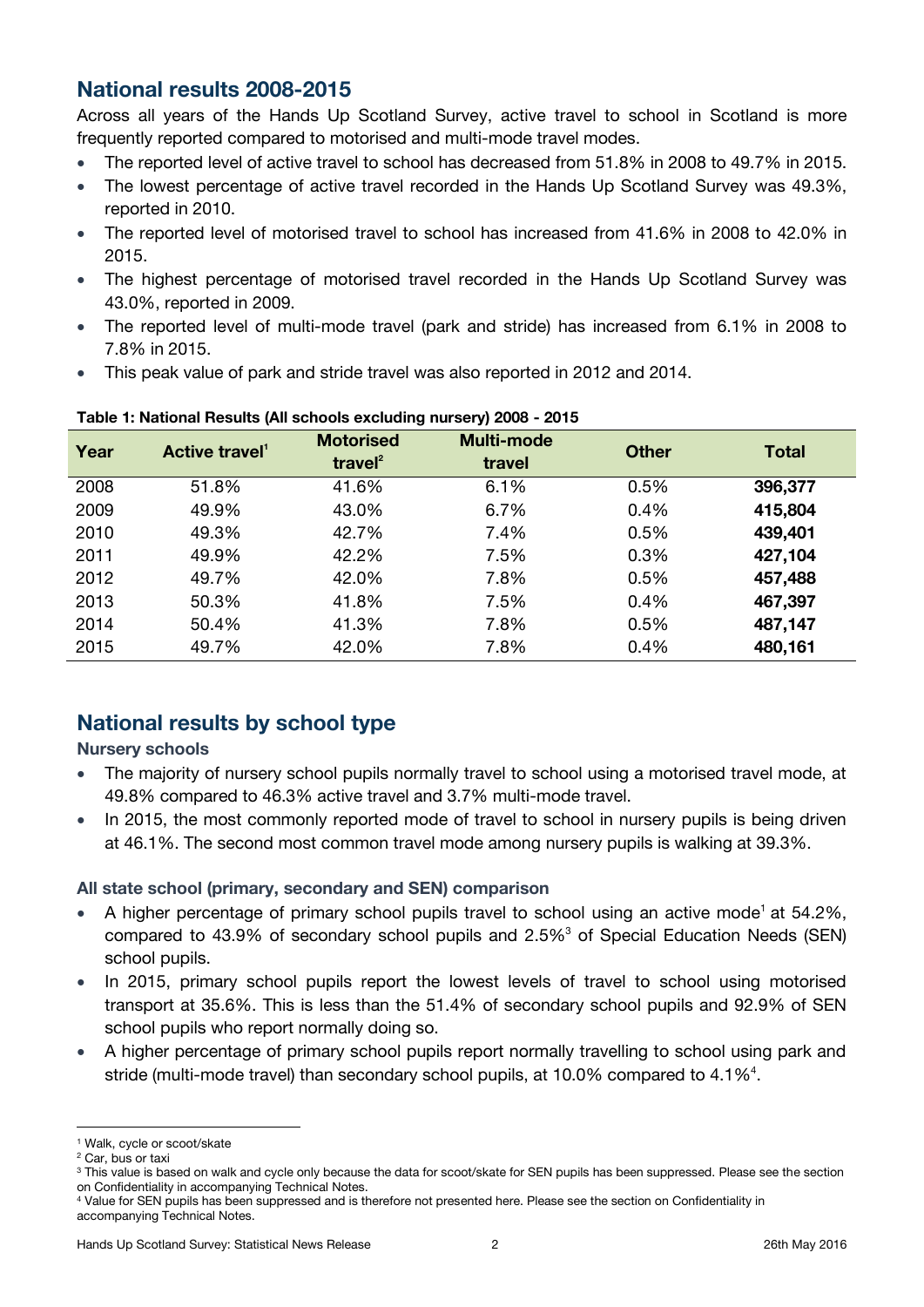| Table 2: National Results (All state schools excluding nursery) |  |  |
|-----------------------------------------------------------------|--|--|
|-----------------------------------------------------------------|--|--|

| <b>School Type</b> | <b>Walk</b> | <b>Cycle</b> | <b>Scooter</b><br>/Skate | Park &<br><b>Stride</b> | <b>Driven</b> | <b>Bus</b> | <b>Taxi</b> | <b>Other</b> | Total   |
|--------------------|-------------|--------------|--------------------------|-------------------------|---------------|------------|-------------|--------------|---------|
| Primary            | 44.6%       | 5.1%         | 4.5%                     | 10.0%                   | 26.8%         | 7.1%       | 1.7%        | 0.2%         | 298.194 |
| Secondary          | 42.7%       | 1.0%         | 0.2%                     | 4.1%                    | 14.3%         | 35.9%      | 1.2%        | 0.7%         | 173.841 |
| <b>SEN</b>         | 2.0%        | 0.5%         | $^\star$                 | $^\star$                | 3.4%          | 41.0%      | 48.5%       | 4.6%         | 2,165   |

#### **State and independent school comparison**

- A higher percentage of state school pupils travel using active modes compared to independent school pupils, with half (50.1%) of all state school pupils either walking, cycling or scoot/skating compared to 17.6% of independent pupils.
- A higher proportion of independent school pupils than state school pupils use motorised transport to travel to school at 69.7% compared to 41.7%.
- 10.3% of independent school pupils in 2015 report multi-mode travel (park & stride), higher than state school pupils at 7.8%.

| <b>School Type</b> | <b>Walk</b> | <b>Cycle</b> | Scooter Park &<br>/Skate | <b>Stride</b> | <b>Driven</b> | <b>Bus</b>            | <b>Taxi</b> | <b>Other</b> | <b>Total</b> |
|--------------------|-------------|--------------|--------------------------|---------------|---------------|-----------------------|-------------|--------------|--------------|
| State<br>schools   | 43.7%       | 3.5%         | 2.9%                     |               |               | 7.8% 22.1% 17.8% 1.8% |             | 0.4%         | 474.200      |
| Independent        | 14.9%       | 1.3%         | 1.4%                     | 10.3%         |               | 46.2% 23.2% 0.3%      |             | 2.4%         | 5,961        |

#### **Table 3: National Results (State schools excluding nursery and independent schools)**

### **Additional Information**

A National Results Summary report for the Hands Up Scotland Survey 2015 and supplementary National Results tables in Excel including a breakdown of results at a local authority level and data collected from 2008-2015 are available from Sustrans' website:

<http://www.sustrans.org.uk/scotland/what-we-do/schools-and-universities/hands-scotland>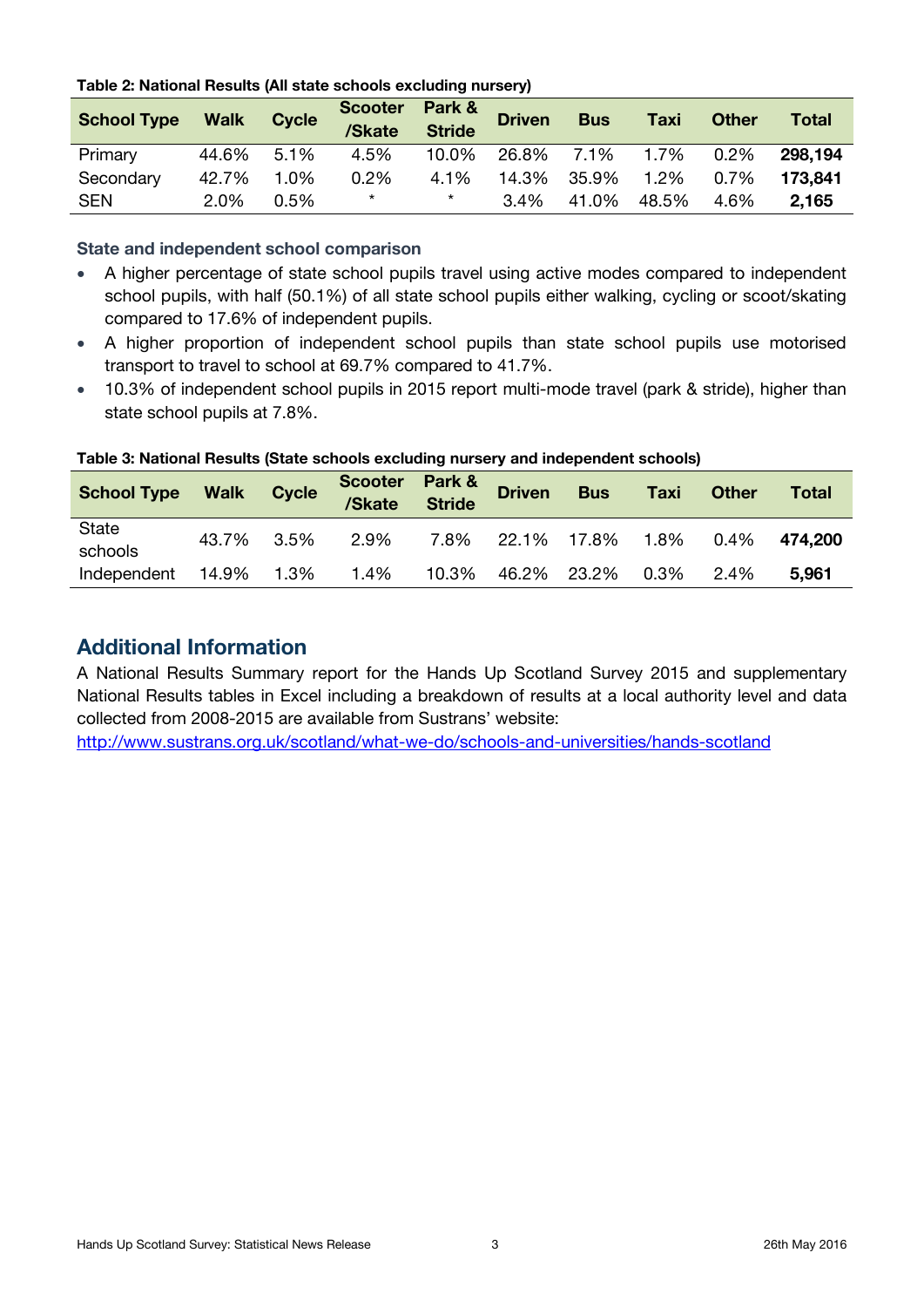# **Technical Notes**

#### **Data collection**

Data collection for the Hands Up Scotland Survey occurs on an annual basis in the second week of September. In 2015, data collection took place between the 7th and 11th September. In 2016 data collection will take place between 12th and 16th September.

All 32 local authorities in Scotland are invited to take part in the Hands Up Scotland Survey. As with the census, there is no quota-based sampling or selective participation mechanisms in the survey sampling design. As such, it is designed to acquire and record information about any and all pupils enrolled in nursery, primary, secondary, Special Educational Needs (SEN) and independent schools in Scotland.

This approach is designed to produce a large national dataset which can be used to examine information on mode of travel to school in detail at a national, local authority and school level as well as by school type and year group.

Pupils of primary and secondary school age are asked to respond to the Hands Up Scotland Survey themselves. Assistance may be provided to nursery or SEN school pupils by a parent, guardian or member of school staff when responding to the survey, depending on the level of support required.

#### **Response rates**

There are limitations to the comparability of data across years; although survey design and methodology have remained consistent, survey sample size has increased considerably. Changes in results have not been tested for statistical significance.

Survey receipt and response rates as a percentage of equivalent schools in Scotland and equivalent Scottish school roll are calculated using the Scottish Government Education Statistics5. Data on both the number of schools and their pupil roll is available for state primary, secondary and SEN schools from the Scottish Government. Pupil roll numbers are not published for state nursery schools nor is any data provided for independent schools in Scotland.

Survey receipt and response rates as a percentage of Scottish/LA school roll and as a percentage of all schools in Scotland/LA are calculated using Scottish Government Education Statistics. This is only available for state primary, secondary and SEN schools. It is therefore not possible to calculate these receipt or response rates from nursery or independent school types.

#### **School type**

 $\overline{a}$ 

All state schools includes primary, secondary and Special Education Needs (SEN) schools only.

All schools includes primary, secondary, SEN and independent schools only.

Nursery data is presented separately as the number of nursery school respondents has more than doubled since data was first collected (from 7,999 pupil responses in 2009 to 21,398 in 2015).

#### **Interpreting results**

In 2013 a prize draw was offered to schools as an incentive for returning responses from all year groups by Sustrans Scotland. Between 2012 and 2013, the percentage of state schools responding to the survey increased from 76.2% to 78.7%. However, it is not possible to ascertain whether a proportion of these schools were encouraged by the incentive or whether this increase in school responses was the continuation of an overall trend.

The aggregated national-level results are not necessarily based on the same pupils each year as the same schools/pupils might not respond to the survey each year. The survey data is not weighted to take this into account. This may have implications for year on year comparison; particular caution should be applied when attempting to draw conclusions from small percentage point changes.

Where the sample size is small (totalling less than 100), care should be taken when interpreting results. Moreover, fields with a small number of responses may see large changes in percentage between years.

A number of variables may impact on travel behaviour from year to year (e.g. weather conditions, school mergers, closures and relocations) as well as policies and schemes introduced by central and local government or individual schools. Therefore, caution should be applied when seeking to understand annual variations.

<sup>5</sup> <http://www.scotland.gov.uk/Topics/Statistics/Browse/School-Education/Summarystatsforschools>